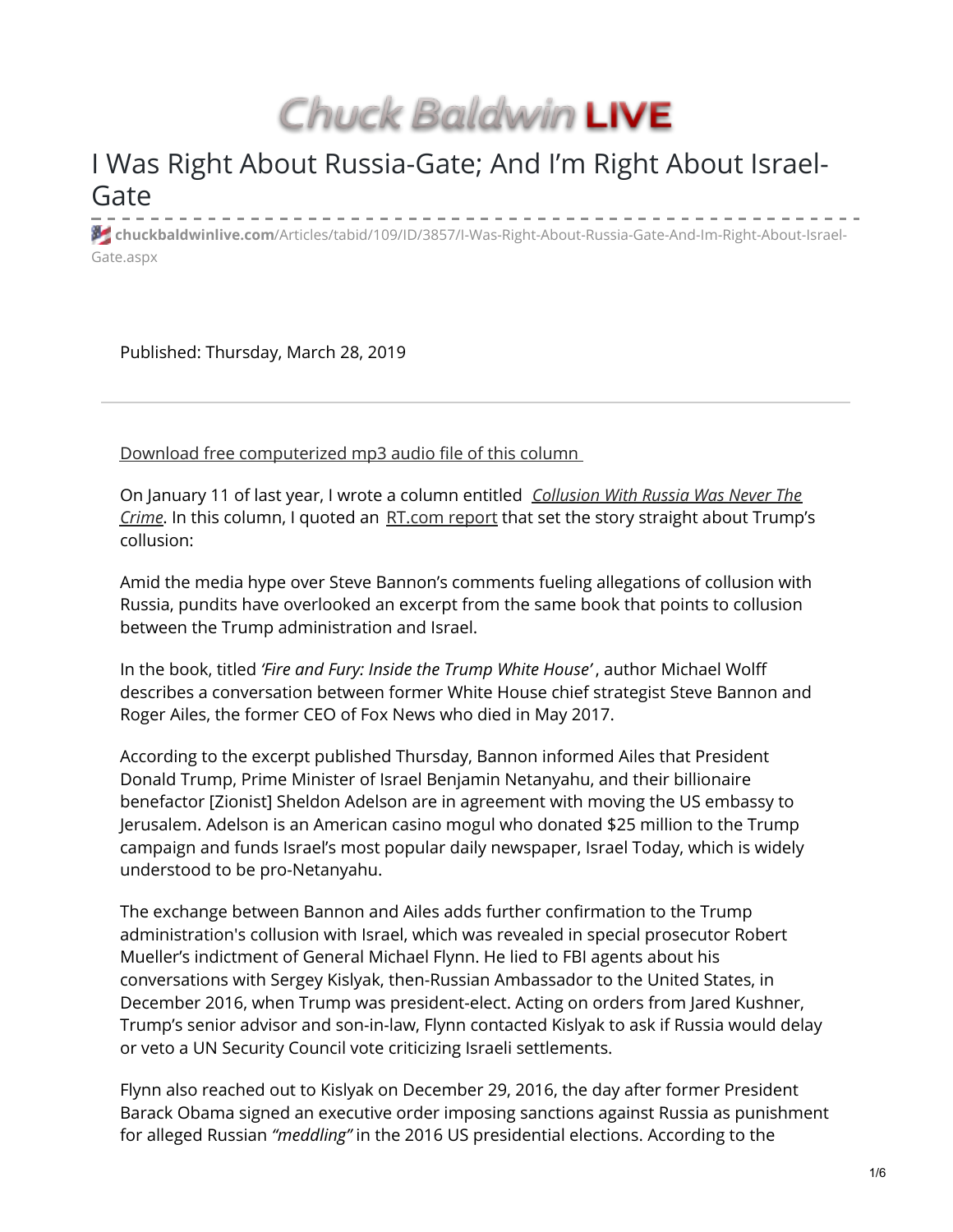indictment, Flynn asked Russia to *"refrain from escalating the situation in response to sanctions that the United States had imposed against Russia*.*"*

*'Fire and Fury'* is set to hit shelves on January 9. Though the White House has dismissed the book as fiction, Trump's attorney Charles J. Harder demanded the publisher, Henry Holt and Co., *"immediately cease and desist from any further publication, release or dissemination of the book."*

Following the publication of excerpts quoting Bannon Wednesday, Trump disparaged his former chief strategist. *"Steve Bannon has nothing to do with me or my Presidency,"* Trump said. *"When he was fired, he not only lost his job, he lost his mind."*

I then went on to write:

The real story, of course, is the cover-up of Trump's collusion with—NOT Russia—but Israel.

The chain of command was clear: Donald Trump to Jared Kushner to General Michael Flynn. All of the brouhaha about collusion with Russia that led to the firing of Flynn was merely a smokescreen to cover up the Trump administration's collusion with Israel. And Flynn was the fall guy. Israel's highest-ranking foreign agent (Kushner) continues to guide Trump's Zionist foreign policy without the slightest impediment.

Israel is America's sacred cow; it is the third rail of politics. No one dares to criticize it, much less expose its manifold crimes. Israel is also America's Trojan Horse. Virtually the entire country (with America's evangelical Christian pastors and churches leading the way) is scared silly to say anything critical of Israel. Fortunately, the hackneyed moniker "anti-Semitic" is fast losing its sting, as more and more people are awakening to the rank evil and criminality committed by the Zionist state—not the least of which is a plethora of Jewish people, including rabbis.

Remember, this was written on January 11, 2018.

The Adelson investment (bribe) in Donald Trump on behalf of Israel was also reported later last year in this [report:](https://israelpalestinenews.org/sheldon-adelsons-82-million-donation-bought-u-s-israel-policies/)

A bet on Donald Trump for president may have seemed risky two years ago. But for billionaire casino magnate Sheldon Adelson, the payout has been spectacular.

The 85-year-old and his wife Miriam gave \$82 million+ to Republicans and candidate Trump in 2016, and within two years watched their man execute two major Adelson asks: moving the U.S. embassy in Israel to Jerusalem, and withdrawing from the Iran nuclear deal.

This was accomplished in consultation with Adelson comprador John Bolton, who in December 2016 promised members of the American Friends of Beit El that Trump would not only move the embassy—declaring Jerusalem the true capital of Israel—but that he would not oppose any Jewish settlement expansion in the West Bank territories. Adelson is also credited with opening the door for Bolton's appointment to national security adviser in March.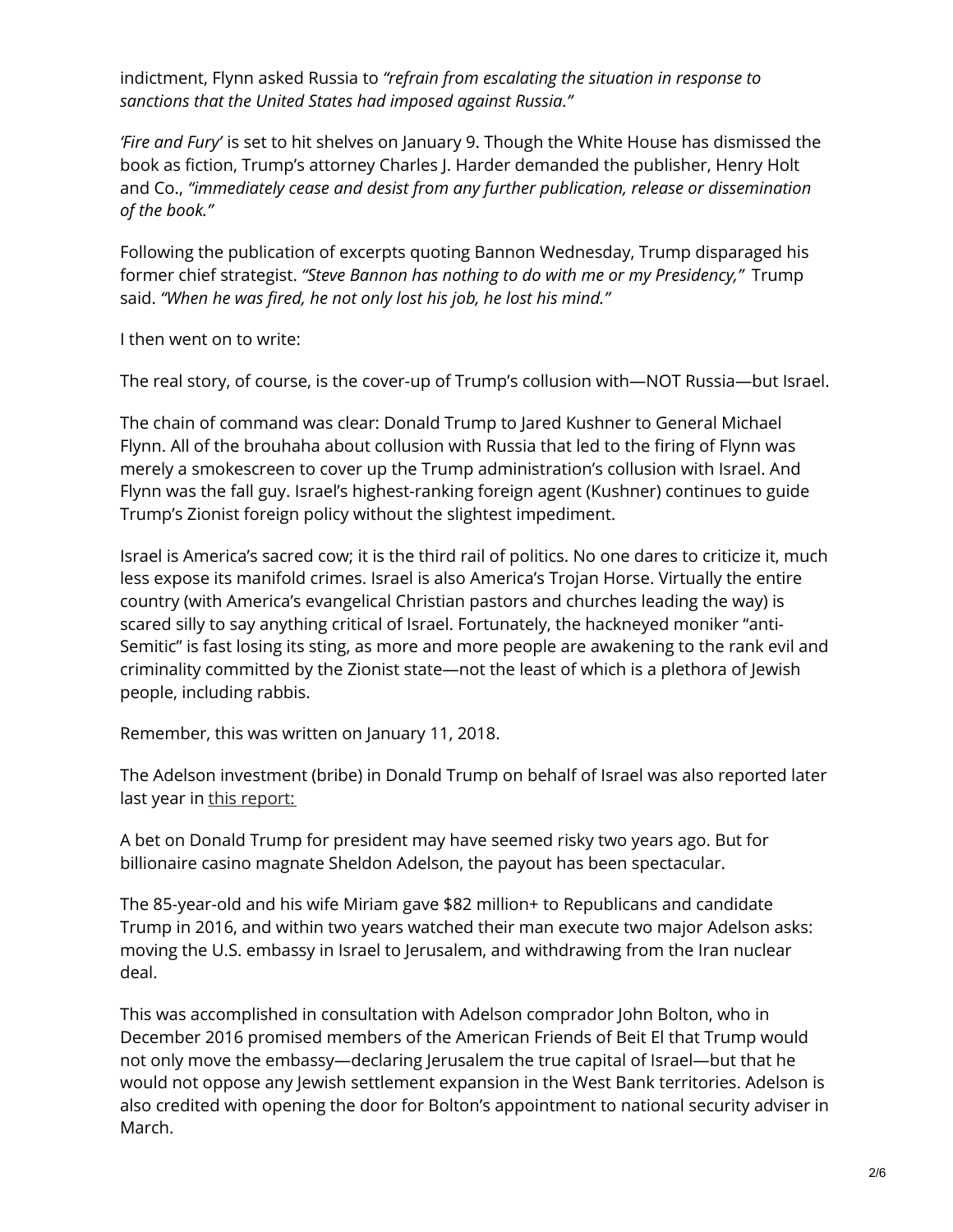With the Mueller probe now ended, it is clear that I was right about the never-existent Russia-Gate; and I'm also right about the very-existent Israel-Gate.

Since I wrote the above, Donald Trump, as predicted, has delivered on his political debt to Adelson by moving the U.S. Embassy to Jerusalem, not opposing Israel's expansionist policies in the West Bank and withdrawing the U.S. from the Iran accord. In the same way that Pulitzer Prize winning author Toni Morrison referred to Bill Clinton as "our first black [President,"](https://www.newyorker.com/magazine/1998/10/05/comment-6543) I refer to Donald Trump as our first Zionist President.

Donald Trump is the Zionist water boy in the Oval Office. Trump's collusion was never with the Russian government; it was always with the Bolshevik/Ashkenazi/Zionist mafia (the new Deep State) that has now ousted the old Clinton-Bush mafia (the old Deep State) from power. And that coup was stunningly successful and swift. Accordingly, Donald Trump has faithfully filled his administration with quintessential Zionist insiders—including Mike Pence, Mike Pompeo, John Bolton, Nikki Haley, Elliot Abrams, Gary Cohn, Steve Mnuchin, Wilbur Ross, David Friedman, Jared Kushner, et al.

Now Trump is fighting to save his Zionist counterpart, Israel Prime Minister Benjamin Netanyahu, who faces both political defeat in upcoming elections and possible prison time for corruption charges.

Speaking of corruption, every insider—and I mean every one of them—knows that Donald Trump is guilty of obstruction of justice, which Mueller's report acknowledges. But the fix was in, and Mueller had absolutely no choice but to play along. The old guard has been defeated, and there is a new game in town. Mueller was part of the old guard. And much in the same way that Lord Cornwallis surrendered to George Washington, Mueller cowardly surrendered his sword to Trump's underling (and the personification of corruption), Attorney General William Barr.

# But I digress.

Trump sent both Pence and [Pompeo](https://www.jpost.com/Israel-Elections/Is-Donald-Trump-campaigning-for-Netanyahu-584122) to Israel to bolster support for Bibi . And now Trump has made the decision to recognize Israeli "sovereignty" over the Golan Heights—land that was seized from Syria during the 1967 Six Day War—and land which the entire international community rightly regards as "occupied territory." This is, no doubt, intended to be another boost for Bibi's reelection bid.

US President Donald Trump signed a [declaration](https://www.rt.com/news/454711-trump-signs-golan-heights/) on Monday recognizing Israeli "sovereignty" over the disputed, strategically important and (surprise!) resource-rich region. In a joint press conference with Trump, Israeli Prime Minister Benjamin Netanyahu called the declaration *"historic justice."*

Back in reality, the Golan Heights is recognized as Syrian territory in international law, having been seized by Israel in a land grab during the Six-Day War in 1967 and later officially annexed in a 1981 Israeli law.

The New York Times editorial board called Trump's move a *"pointless [provocation"](https://www.nytimes.com/2019/03/24/opinion/trump-israel-golan-heights.html)* and said it had *"more to do with Israeli politics than American interests."* It also just so happens that there are some great big oil reserves in the area and, well, you can do the [math.](https://www.rt.com/op-ed/454231-golan-heights-oil-recognise/) The NYT is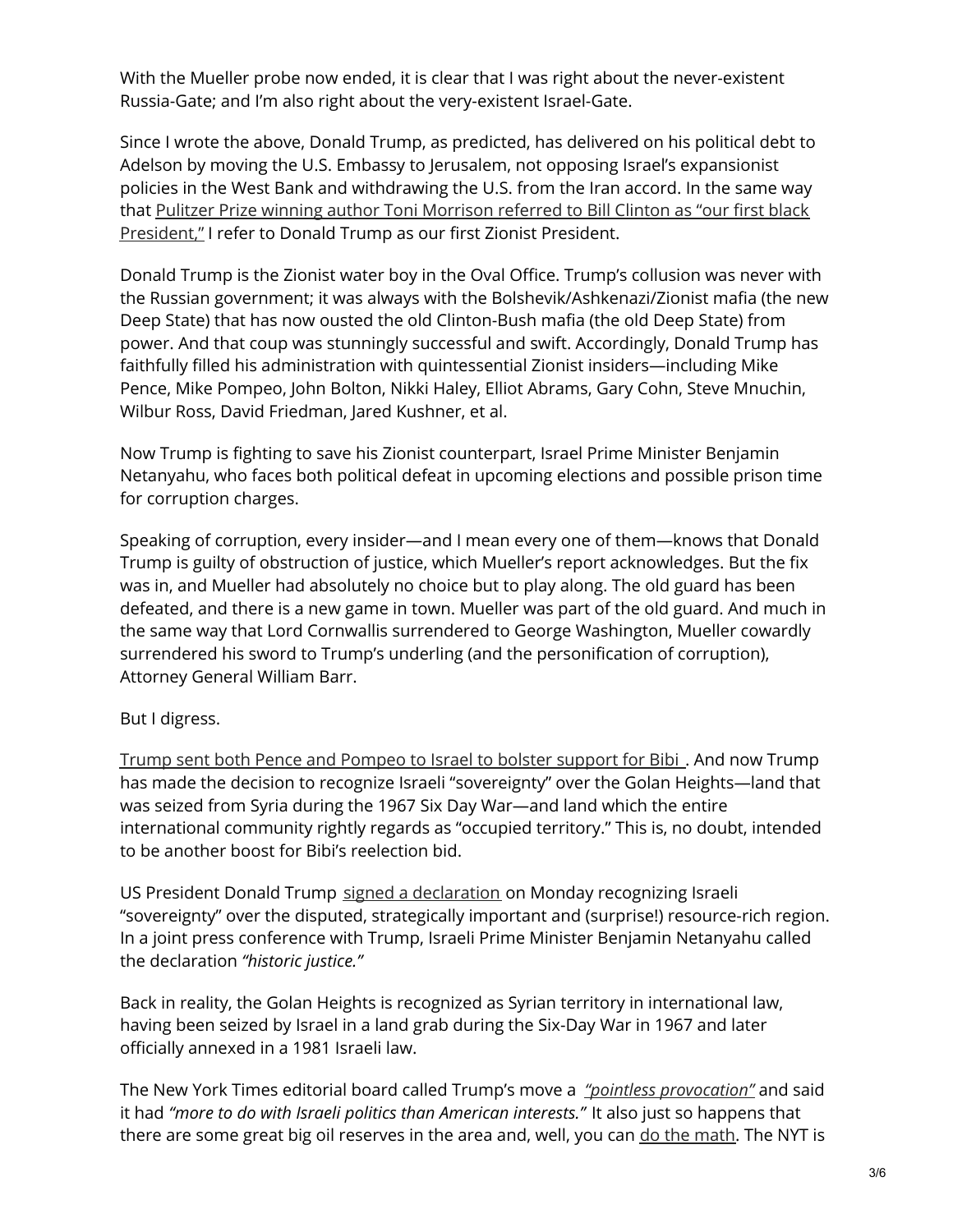100 percent correct, but the newspaper hardly deserves high praise for taking such a stance, having been a cheerleader for illegal US military interventions all over the world during the last two decades. [\(Source\)](https://www.rt.com/op-ed/454740-us-golan-heights-sovereignty/)

Blackstone [Intelligence](https://www.youtube.com/watch?v=LYvW2Em1uLs&feature=youtu.be) files this video report on Trump's Golan Heights duplicity.

Remember my comments from 2018 quoted above:

Israel is America's sacred cow; it is the third rail of politics. No one dares to criticize it, much less expose its manifold crimes. Israel is also America's Trojan Horse. Virtually the entire country (with America's evangelical Christian pastors and churches leading the way) is scared silly to say anything critical of Israel.

With that in mind, read this [report](https://www.aljazeera.com/news/2019/03/officials-vow-support-israel-aipac-conference-190326012020961.html):

US officials including Vice President Mike Pence and Secretary of State Mike Pompeo with more than a dozen US lawmakers appeared on stage on the second day of AIPAC's annual conference to vow support for [Israel](https://www.aljazeera.com/topics/country/israel.html) as it responded to an alleged rocket attack by Hamas with air [strikes](https://www.aljazeera.com/news/2019/03/people-wounded-rocket-attack-central-israel-190325041026437.html) on Gaza.

Pence listed the policy moves President [Donald](https://www.aljazeera.com/topics/people/donald-trump.html) Trump had taken to support Israel, drawing applause from about 18,000 attendees at the American Israel Public Affairs Committee gathering.

"Under President Donald Trump, if the world knows nothing else the world knows this: America stands with Israel," Pence said.

Trump meeting Israeli Prime Minister Benjamin [Netanyahu](https://www.aljazeera.com/topics/people/benjamin-netanyahu.html) at the White House, signed a declaration [recognising](https://www.aljazeera.com/news/2019/03/trump-formally-recognises-israeli-sovereignty-golan-heights-190325153937336.html) Israeli control of the Golan Heights.

AIPAC members are poised to visit members of Congress in their offices in the US Capitol on Tuesday.

Representative Nita Lowey, a New York Democrat who chairs the House Appropriations Committee, said she expects Congress to approve a \$3.8bn aid package for Israel, especially she said, with support from AIPAC members who will be lobbying their members of Congress on Tuesday.

"There are 18,000 citizens of the United States of America [and many dual Israeli citizens] who are here. And when you come to our offices, you understand the issues, you are well prepared, so you have the respect of members. Sometimes there are disagreements, but when you come and share the facts, **there is support from both sides of the aisle** [emphasis added] because you know what you are talking about [and because you have a LOT of money]," Lowey said.

"My friends, let me go on record, anti-Zionism is anti-Semitism," [Secretary of State Mike] Pompeo said, drawing applause.

In addition to the Vice President, Secretary of State and other White House officials, congressmen and senators from both parties attended the money-rich AIPAC conference,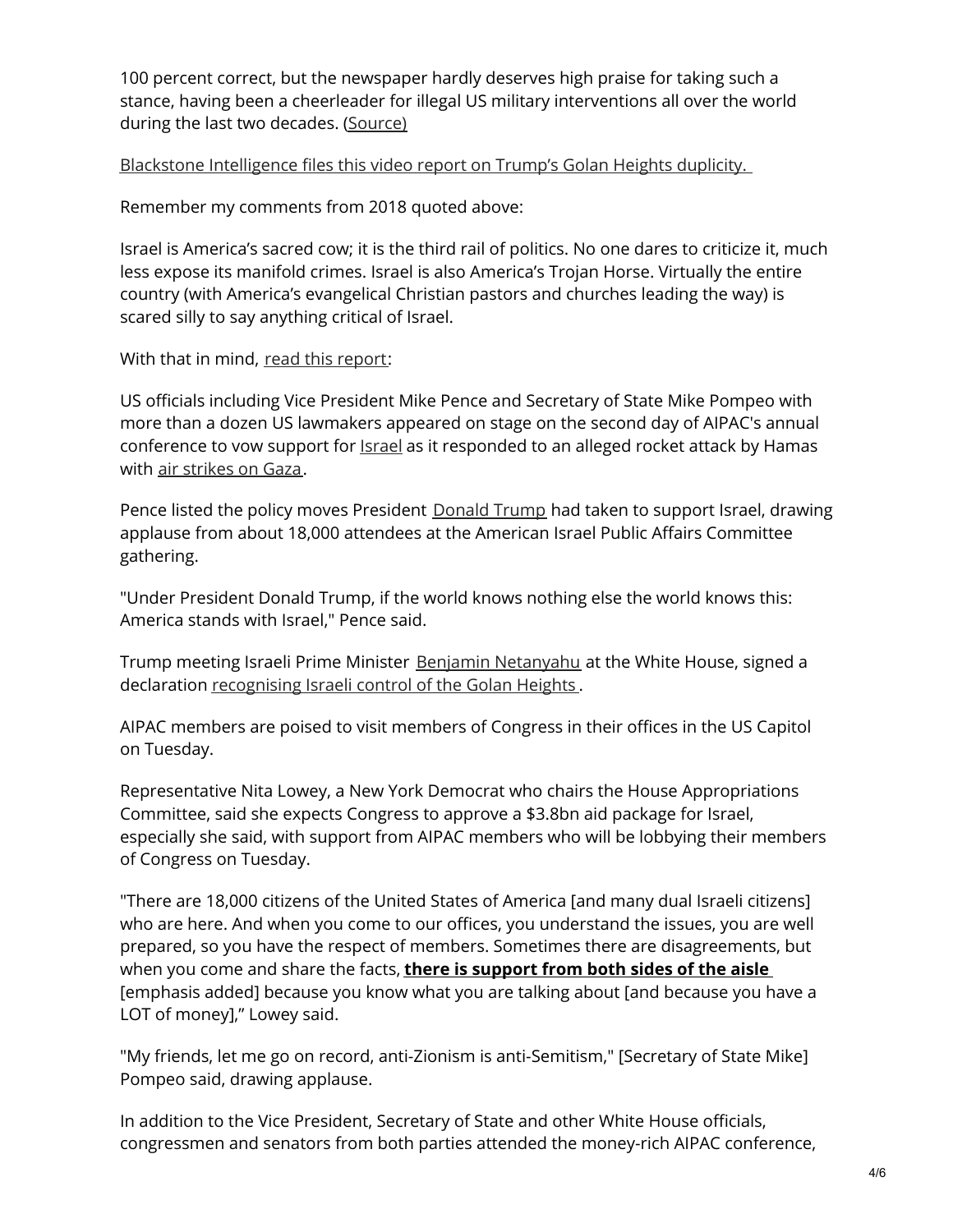including Senate Majority Leader Mitch McConnell, Senate Minority Leader Chuck Schumer, House Speaker Nancy Pelosi, Minority Leader Kevin McCarthy, House Appropriations Committee Chairwoman Nita Lowey and former U.N. Ambassador Nikki Haley. Pardoned criminal Elliott Abrams and unindicted felon Senator Robert Menendez were also present.

Other congressmen and senators—Democrats and Republicans—in attendance include Tim Burchett, Ben Cardin, Elizabeth Cheney, Angie Craig, Dan Crenshaw, Ted Cruz, Ted Deutch, Tammy Duckworth, Eliot Engel, Brian Fitzpatrick, Josh Gottheimer, Kay Granger, French Hill, Hakeem Jeffries, David Kustoff, Doug Lamborn, Susie Lee, Elaine Luria, Lucy McBath, Michael McCaul, Cathy McMorris Rodgers, Martha McSally, Mark Meadows, Grace Meng, Carol Miller, Stephanie Murphy, Chris Pappas, Rob Portman, Denver Riggleman, Jim Risch, Max Rose, Brad Schneider, Brad Sherman, Kyrsten Sinema, Adam Smith, Darren Soto, Dan Sullivan, Mac Thornberry, David Trone, Juan Vargas, Michael Waltz and Lee Zeldin. (And this list is not exhaustive.)

#### That's quite a list, isn't it?

Tell me again how Zionism exerts no influence over Washington, D.C. Ha! Show me another organization in the country that could draw this number of the most powerful members of Congress and the White House. There are none! AIPAC and its fellow Zionists—including millions of "Christian" Zionists—exert more influence over Washington, D.C., than any other group of people in America—more than all other groups combined. And, remember, all of this influence is on behalf of a FOREIGN GOVERNMENT: Israel's.

As to Mike Pompeo's statement "anti-Zionism is anti-Semitism," it is obvious he doesn't have a clue as to what he's talking about. He needs to speak with the hundreds—or maybe thousands—of Jewish rabbis who are totally opposed to and who truly despise Zionism.

#### Mr. Pompeo, I [challenge](https://www.youtube.com/watch?v=F0t2tMVpiK0) you to watch this video report put together by Jewish rabbis.

## Philip [Giraldi](http://www.unz.com/pgiraldi/aipac-is-coming-to-town-again/) writes this about AIPAC:

AIPAC is a seriously threatening organization with income of more than \$100 million per annum, nearly 400 [employees,](https://www.newyorker.com/magazine/2014/09/01/friends-israel) 100,000 members, seventeen regional offices, and a "vast pool of donors." It clearly includes a lot of smart and savvy folks who know a lot about what is going on in the Middle East, but its panels will not include a single word about shooting unarmed protesters, declaring Israel to be a "nation state for Jews alone," its own acceptance of laws attacking freedom of speech, or its use of Jewish donated money to corrupt the American political system encouraging "allegiance to a foreign country" on the part of U.S. citizens.

Over a year ago, I said there was no collusion between Donald Trump and Russia. But the collusion between Donald Trump and Zionist Israel is absolutely undeniable. But Trump doesn't need to worry about anything coming of it. This new Deep State now controls DC politics—and America's evangelical pulpits. Barring divine intervention, it is destined to control America's political, economic, cultural and military futures for years to come.

## God help us!

© Chuck Baldwin